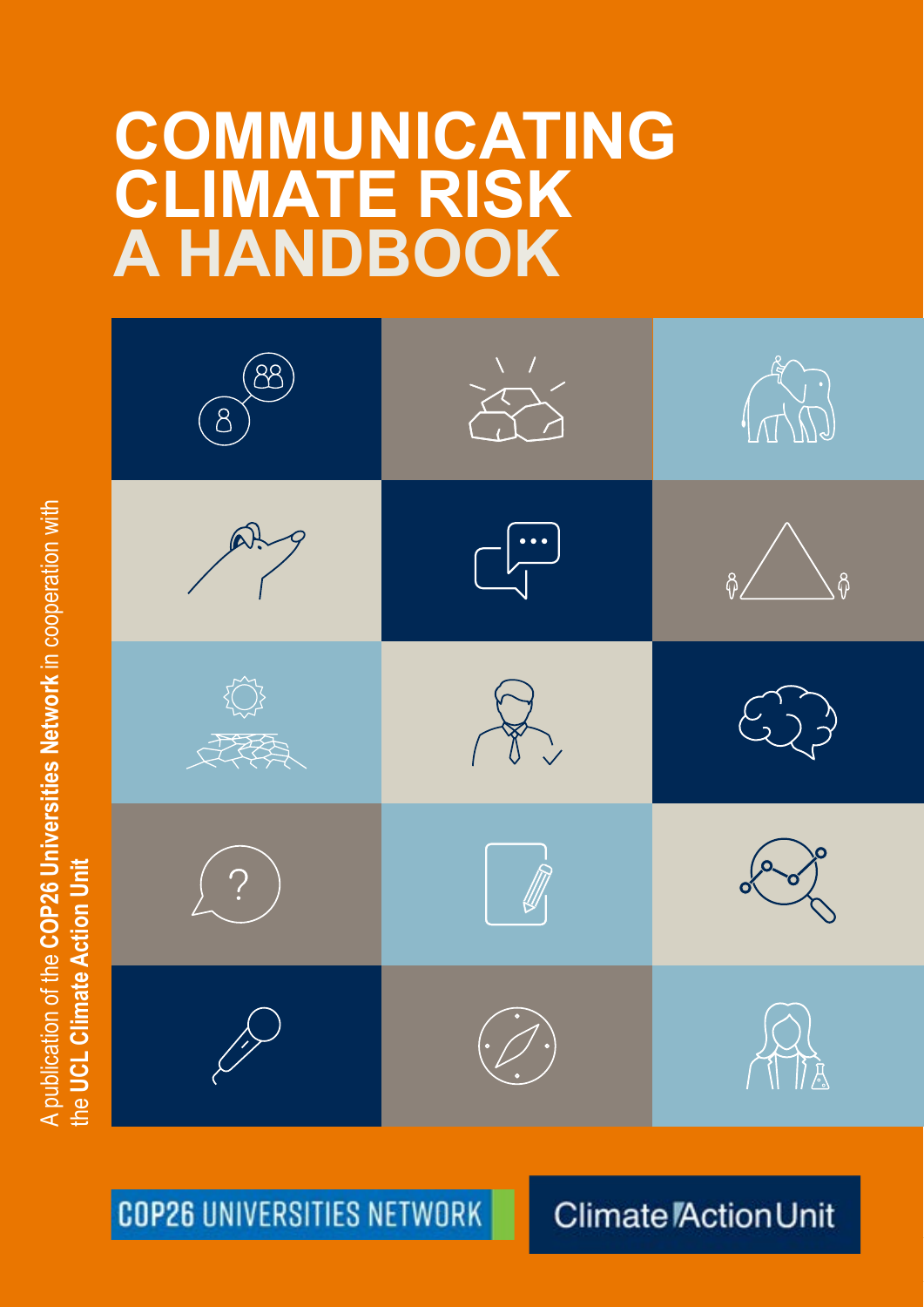#### **This document should be cited as:**

Roberts, De Meyer & Hubble-Rose, 2021. Communicating climate risk: a handbook, Climate Action Unit, University College London. London, United Kingdom. DOI: [10.14324/000.rp.10137325](https://doi.org/10.14324/000.rp.10137325)

This work is licensed under a CC BY-NC-ND 4.0 license  $\circledR \oplus \circledR$ 

Copyrights are held by the authors listed above.

Editor: Freya E. Roberts Authors: Freya E. Roberts, Kris De Meyer & Lucy Hubble-Rose Designer: Mary Anderson/Vitality Creative Studio



#### **About the UCL Climate Action Unit**

The UCL Climate Action Unit works to change how scientists, policymakers, businesses, media, civil society organisations and citizens engage with each other about climate change. Its approach is underpinned by a systems-based understanding of why organisations and individuals are not acting at the scale and pace needed - and how this can be resolved.

#### **Learn more**

#### **About the COP26 Universities Network**

This report is published by the COP26 Universities Network: a growing group of over 80 UK universities and research centres working together to promote a zero carbon, resilient future. Its role is to ensure that the UK academic sector plays its role in delivering a successful COP26.

#### **Learn more**

#### **Acknowledgements**

The UCL Climate Action Unit would like to thank members of the [AU4DM Network](https://au4dmnetworks.co.uk) whom we collaborated with to deliver the communicating risk workshop: Martine J. Barons, Jo Lindsay Walton, Polina Levontin & Mark Workman.

This handbook is released alongside a toolkit from the AU4DM network, which can be accessed [here](https://www.cambridge.org/engage/coe/article-details/61795d60ac379f8ee5c0f3a5).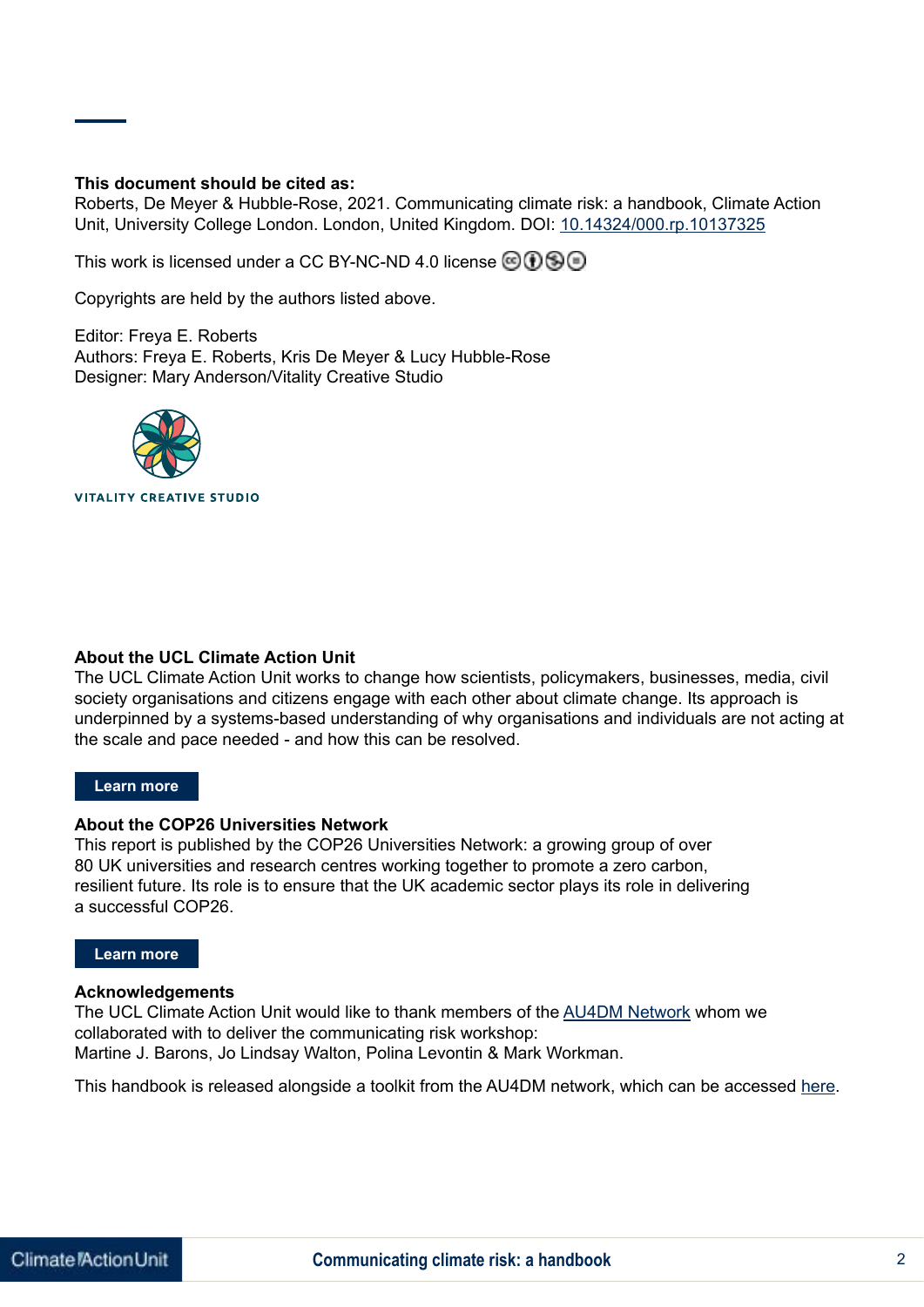## **COMMUNICATING CLIMATE RISK A HANDBOOK**

| I. | <b>Risk for elephants</b>                              | $4 - 7$   |
|----|--------------------------------------------------------|-----------|
|    | II. Climate risk theory of change                      | 8         |
|    | III. Writing hacks                                     | $9 - 10$  |
|    | <b>IV.</b> Golden nuggets                              | $11 - 12$ |
|    | V. Crowd-sourced: questions to elicit end-users' needs | $13 - 14$ |
|    | VI. Further reading, resources and references          | $15 - 17$ |

Ahead of COP26, experts from UK universities delivered a three day conference showcasing the latest research on climate risk: the Climate Risk Summit (29 Sept-1 Oct 2021).

The virtual Summit, funded and coordinated by the COP26 Universities Network, featured an interactive workshop dedicated to the communication of climate risk. The UCL Climate Action Unit delivered this communication workshop in partnership with the AU4DM Network; drawing on the interdisciplinary expertise of both teams.

This handbook expands on the key ideas the UCL Climate Action Unit introduced to workshop participants. Its content is designed specifically for those working at the interface of climate science and policy. This resource is for researchers and academics who want their work to have an impact with policymakers.

'Communicating climate risk: a handbook' explains insights from psychology and neuroscience on how our brains engage with the idea of climate risk, it highlights journalism hacks for writing about risk clearly, it shares lessons learned from the team's experience working with policymakers on climate risk, and it offers a set of useful questions to help other researchers ascertain what policymakers need from climate risk research.

It is a practical guide to communicating climate risk. The need for it has never been greater.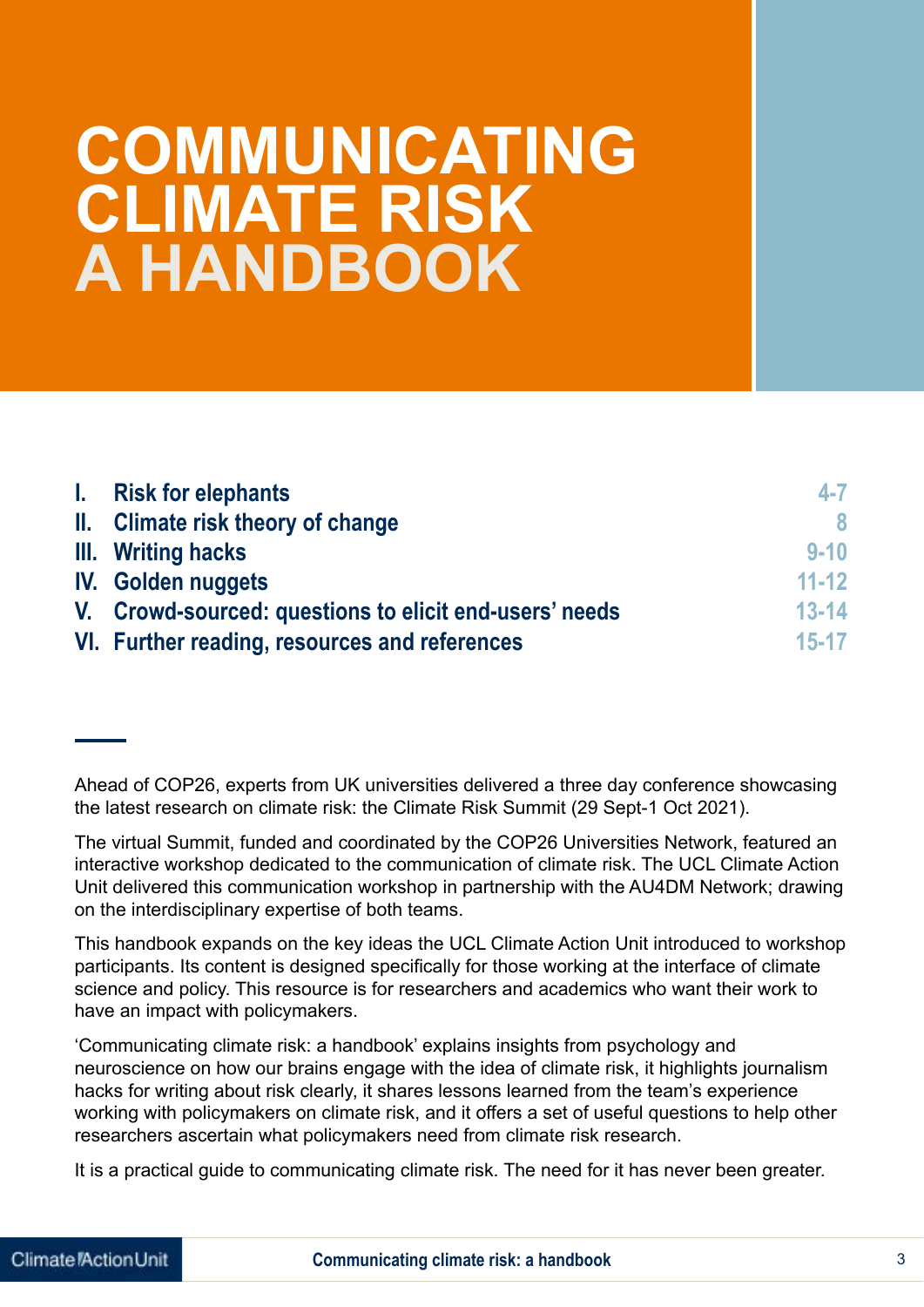

### Risk for Elephants **Three insights from the sciences of brain and mind**

Improving risk communication

#### **Insight**



Elephant and Rider: for people to 'get' climate risk, speak to their elephant

Our brains think in two qualitatively different ways: intuitive thinking and deliberative reasoning. Neither is necessarily right or wrong, nor necessarily rational or irrational. They coexist and are brought to the fore in different circumstances. A useful metaphor to understand how they interact is that of an Elephant for the intuitive, automatic side of our brains, and the much smaller Rider for the deliberative side. Up to 95% or more of what brains do is situated within the Elephant, outside of conscious control and awareness. Conventional wisdom holds that the Rider – reasoning – is in control (or ought to be). What the science shows, however, is that the Elephant determines the direction of travel most of the time. The Rider's primary role is not to 'think rationally' (as commonly assumed), but to rationalise and justify where the Elephant is heading.

Elephant and Rider work together in evaluating situations of risk, but it is only when our brains can evaluate a risk intuitively that we easily 'get' what the problem is. What each individual person processes intuitively (or not) is shaped by their prior experiences

and professional expertise. Any abstract issue (like climate change) or metric (like average global temperature) can – over time – become internalised into our Elephants and acquire a 'felt' sense of risk. This happens when we become subject experts, or when we become passionately engaged with the issue. However, without the right exposure, abstract problems may not generate any intuitive risk response at all. Because scientists, policymakers and politicians are governed by their Elephants too, the same applies to them as does to all of us: particular risks may 'jump out', while others do not. For decision makers, it is the risks that 'jump out' that are of their primary concern. Risks that do not may leave them indifferent or make it much harder to grasp the problem.

For people to 'get' climate risk, you have to connect to their Elephant: try to link the hazard or impact you research to the concerns which a particular target audience already understands (see 'Risk currencies', page 11). This means it's a good idea to start with listening to find out their concerns (see 'Focus on listening', page 12).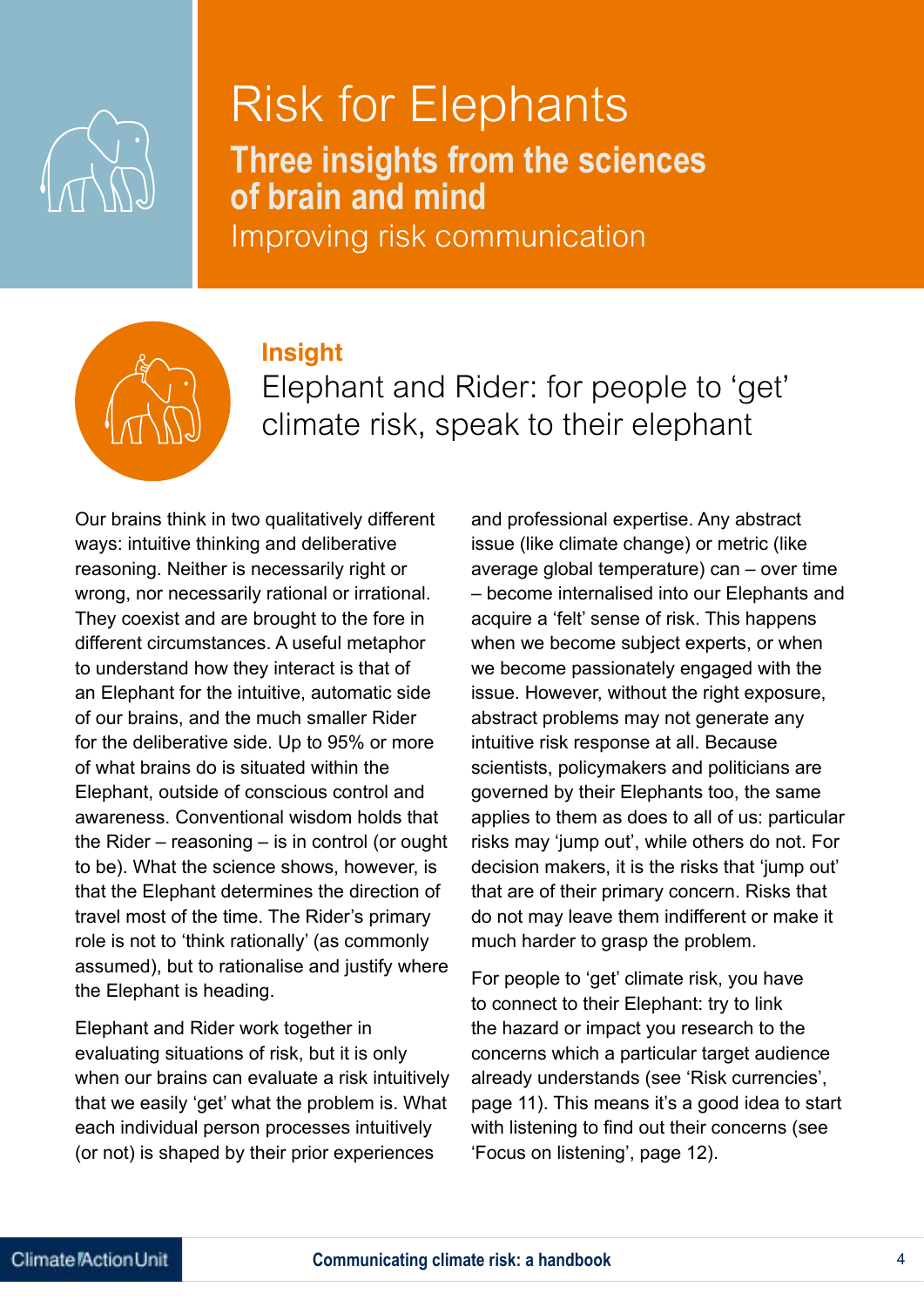Communicating risk effectively by connecting to people's elephants is not necessarily the same as scaring them. Fear is not an effective or reliable driver of action, except for running away or hiding under a blanket. To highlight the distinction between intuitive risk evaluation and fear, consider this example:

experienced medical staff dealing with an emergency may intuitively grasp the risks to a patient, but it doesn't require them to be scared before they'll take action. On the contrary, it's unlikely you'll want your doctor to be panicking when they're treating you!

### **Insight**

Ginger-the-Dog: what we think we say is often not what other people hear



**© FarWorks Inc.**

Many abstract words and phrases lack meaning or may have different meanings for different groups of people. Because we cannot point to concrete objects or events to calibrate our mutual understanding of

these abstract words, they can acquire different intuitive meanings for our Elephant brains. This often happens across different disciplines or sectors which have their own practices and ways of working. The consequence is that, if you are speaking to someone with a different professional background from your own, what you think you are explaining is not what they might hear. Here are 2 relevant examples:

**Uncertainty:** for scientists, it may mean, e.g., 'a measure of the spread in the data'; for most non-scientists (including policymakers) it means 'being doubtful' or 'not knowing'.

**Conservative risk estimate:** for climate scientists, it usually means 'erring on the side of least drama'; for risk analysts in other domains it may mean the opposite: 'establish the worst that can happen'. These opposing meanings are rooted in different practices of error avoidance: some domains or sectors focus on false positive avoidance (avoiding false alarms); others prioritise false negative avoidance (avoiding something slipping through the net).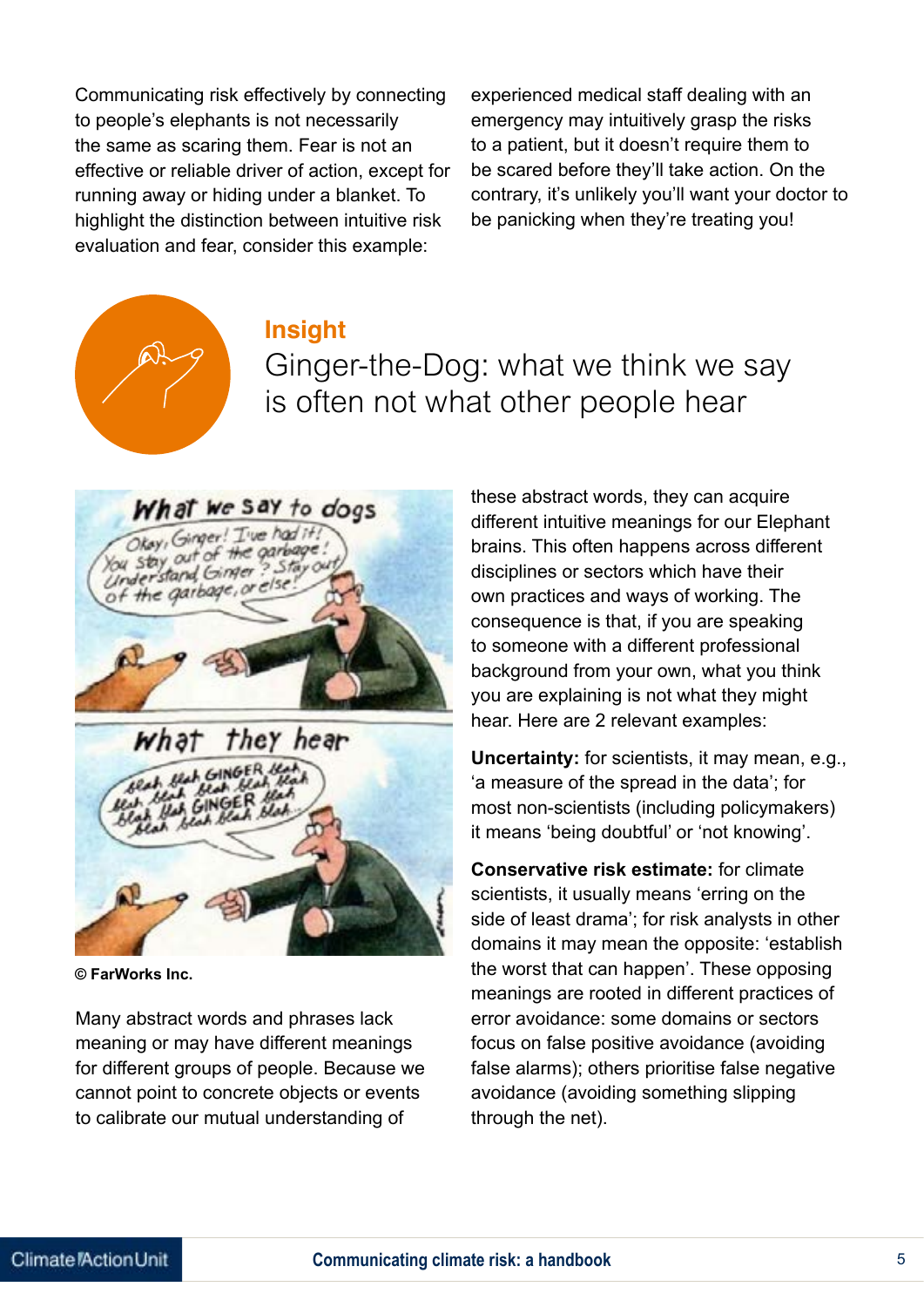It doesn't require much imagination to see that Ginger can cause serious problems in the cross-sector communication of climate risk. Climate scientists have generally tried to avoid misunderstanding by providing rigorous definitions. However, because intuitive, felt meanings reside in our Elephant brains, putting a definition at the top of a policy brief or on the first slide of a presentation will do little to resolve the problem. These unfamiliar definitions address the Rider and may clash with what's inside your audience's Elephant. The words will either pass over their heads ('blah blah') or may even lead to an 'angry elephant' charge and rejection.

Through prolonged exposure, scientific definitions can become internalised and become part of someone's intuitive understanding. Policymakers who work closely with climate scientists may thus come to share an intuitive understanding of the scientific language. But that simply shifts the

communication problem down one station: those policymakers are now likely to run into Ginger problems of their own when speaking to people in other roles or departments.

To communicate effectively, rather than resorting to formal definitions, try to surface different meanings early on. Then find alternative ways to communicate in evocative and descriptive language to bypass the Ginger words. In other situations, it may be more effective to change your practice. For example, climate scientists have long attempted to communicate the uncertainty of climate change all the way down the policy chain. This has hindered rather than helped policy formulation and decision making. Rather than communicating the uncertainty, it may be more effective to work with your policymaker audience to 'collapse' the uncertainty to point estimates which are relevant for decision making, e.g., by selecting plausible worst-case values.



#### **Insight**

Pyramid of Polarisation: ideas about climate action are fragmenting

The forming and strengthening of an opinion can be likened to starting at the top of a pyramid and, tentatively at first, choosing one side. As a loosely held opinion becomes more strongly held through self-persuasion, we move down the pyramid and progress ever further from someone who took their first step down the other side. The more entrenched our opinions become, the greater the degree of rationalisation our Elephants will produce.

Until a few years ago, this 'pyramid of polarisation and self-persuasion' would have been most apt to make sense of the political polarisation around questions like "Is climate change happening or not?"; "Is it man-made or not?" But with acceptance of climate change in society on the rise, and without any clear way out of the problem, it is increasingly driving an entrenching and fragmentation of opinion around how best to communicate or act on climate change.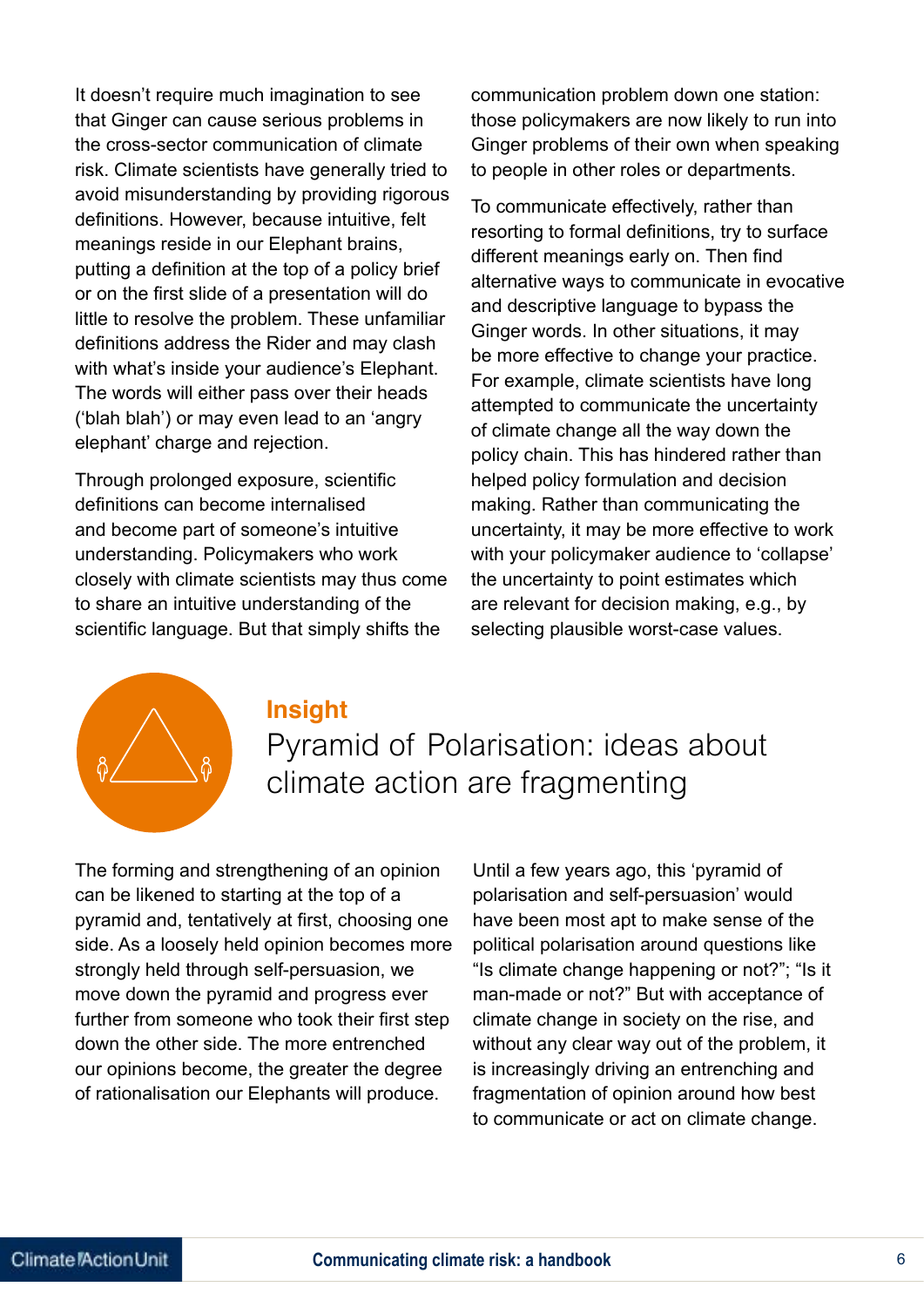Although the disagreements which follow from this opinion fragmentation are subtler than the older divisions between 'sceptics' and 'believers', the consequences are no less pernicious. You may find yourself in a room full of people who all agree that climate change requires urgent action, but who are deeply divided on the best strategy forward:

*Do our warnings of climate risk need to be starker or not? Do we need to focus on individual behaviour change, a carbon tax, or government regulation? Do we need nature-based solutions, renewables, nuclear energy, carbon capture and storage, or should we start looking into large-scale geoengineering? Is it still meaningful to act, or should we give up and focus on deep adaptation? Can we pull off the required transformation within the current economic system, or should we overthrow capitalism?*

Paradoxically, the higher the concern in society about climate change, the more widespread this fragmentation could become. The main consequence of this is that risk information alone will be insufficient to drive coherent policy action. What we will need in addition are credible and achievable policy and action pathways and a process of support-building to deliver them.

And if you find yourself in a heated debate with someone who shares your view that climate change is a serious problem, but doesn't agree on what to do or how to communicate about it – try to step away from that particular pyramid. Look not for the middle but the common ground: that a plurality of solutions is needed, and that many of the ideas we have are not mutually exclusive. Together they could add up to the transformation society will need to make.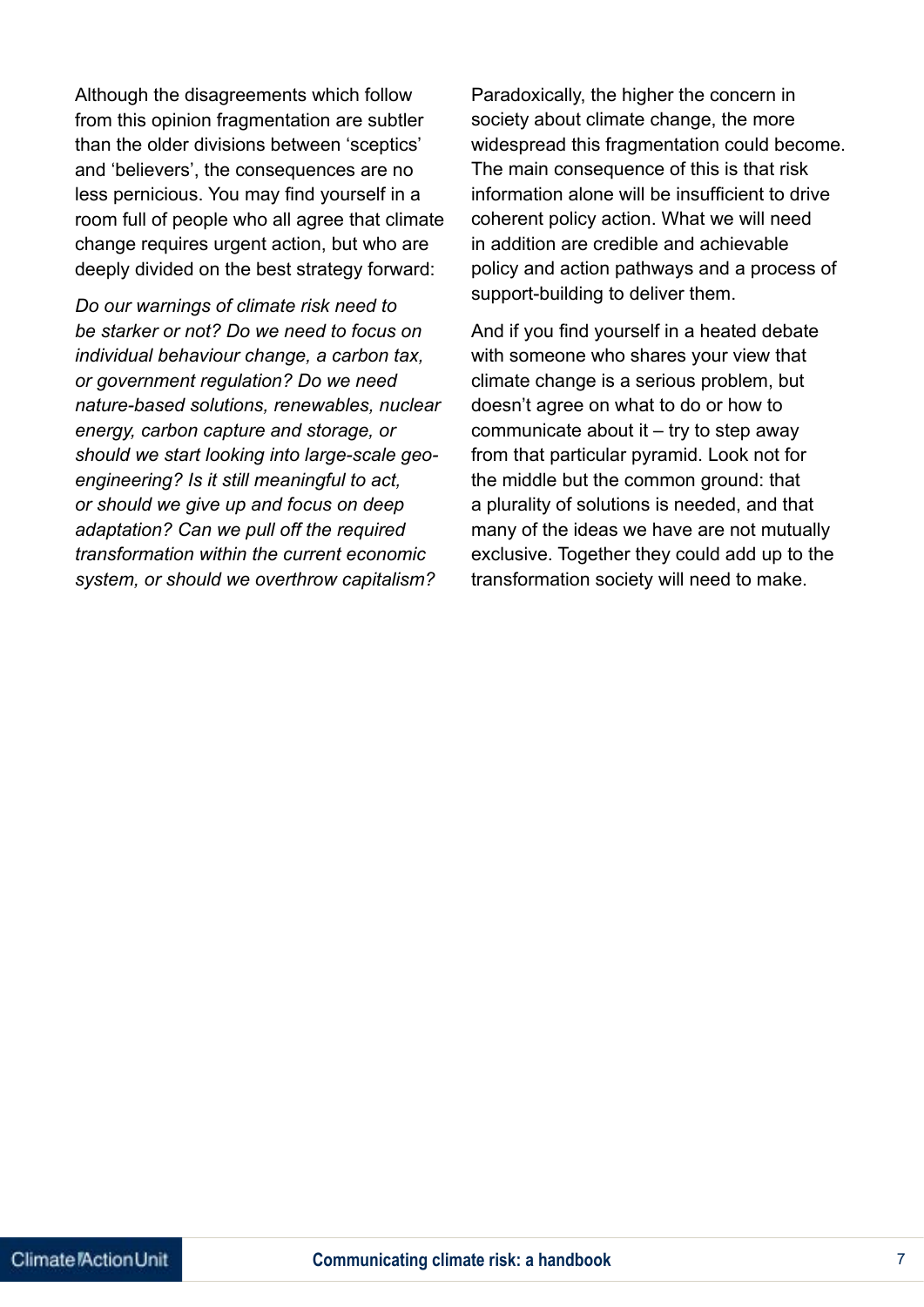# Climate Risk

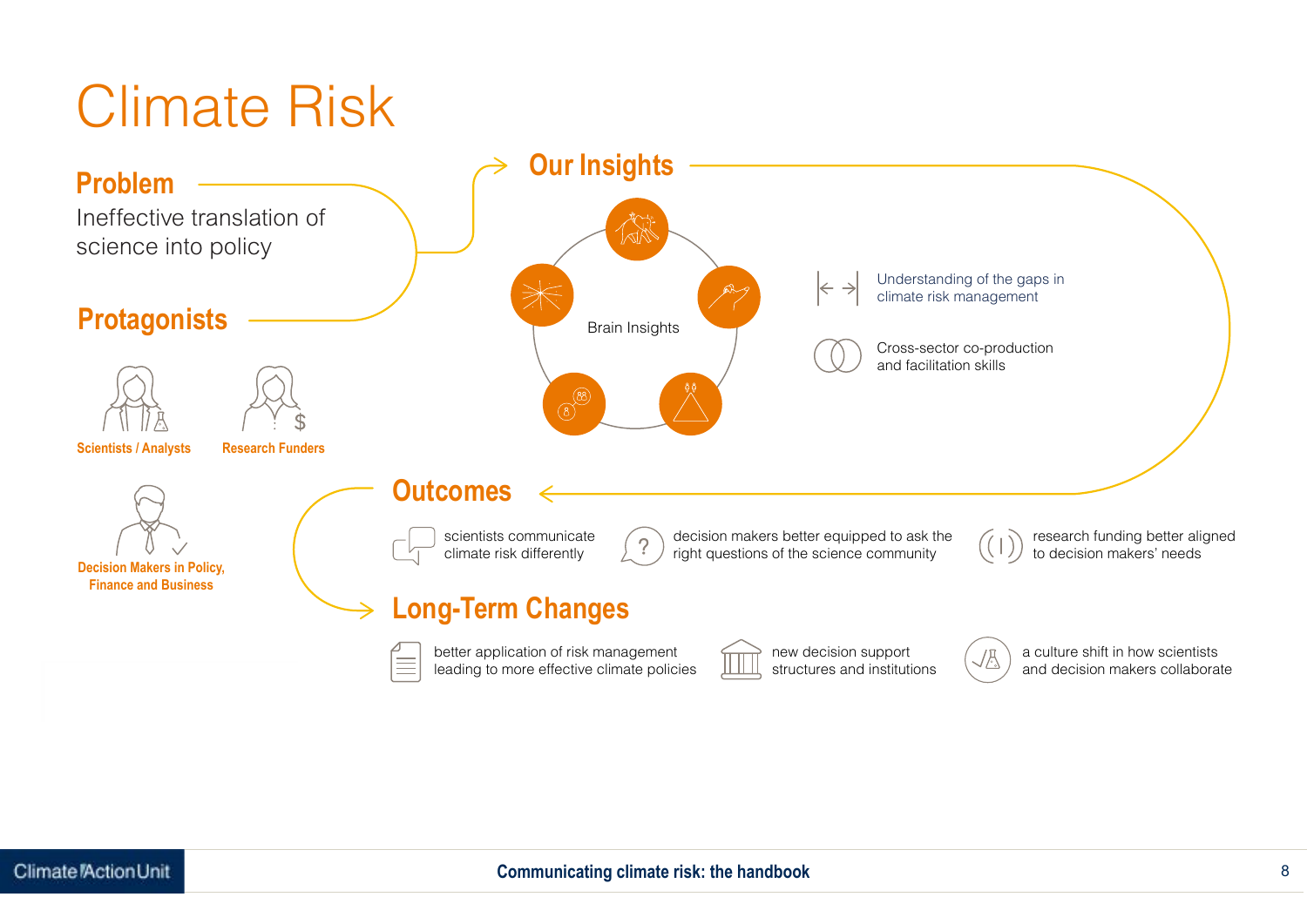

### Writing hacks **Tips from science journalism** Ensuring your content is clear and concise

#### **Ask 'so what?' 1**

When you write about your research, ask yourself 'so what?'. By this we mean: why is this important, how does this impact people or why should a decision maker care?

Make sure what you have to tell them relates to the things they care about (economic stability, jobs, public health etc.).

You may need to ask 'so what?' several times to really articulate why your research matters to people.

'So what' is a really useful tool to help you identify your main message.

#### **Think sentence length 2**

Keep sentences short wherever possible. Remember that your reader is a non-specialist on the subject and probably quite rushed. Make reading your work easy for them.

Each sentence should communicate just one idea, or join together several related ideas.

#### **Select your sentence structure 3**

Choose your sentence structure intentionally. If you can't do that as you are writing, do it when you are editing your work.

| <b>Simple sentences</b>        | <b>Compound sentences</b>                     |
|--------------------------------|-----------------------------------------------|
| have one subject and           | have two simple sentences joined              |
| one statement                  | together with a conjunction                   |
| e.g. "Green plants             | e.g. "Green plants produce oxygen from        |
| produce oxygen from            | carbon dioxide and they remove                |
| carbon dioxide."               | pollutants from the air."                     |
| <b>Complex sentences</b>       | <b>Complex-compound sentences</b>             |
| have a main statement          | have several main statements, each            |
| plus one or more               | with their own qualifying statements,         |
| qualifying statements          | joined together                               |
| e.g. "Green plants,            | e.g. "Green plants, through a process         |
| through a process called       | called photosynthesis, produce oxygen         |
| photosynthesis, produce oxygen | from carbon dioxide and remove pollutants,    |
| from carbon dioxide."          | especially particulate matter, from the air." |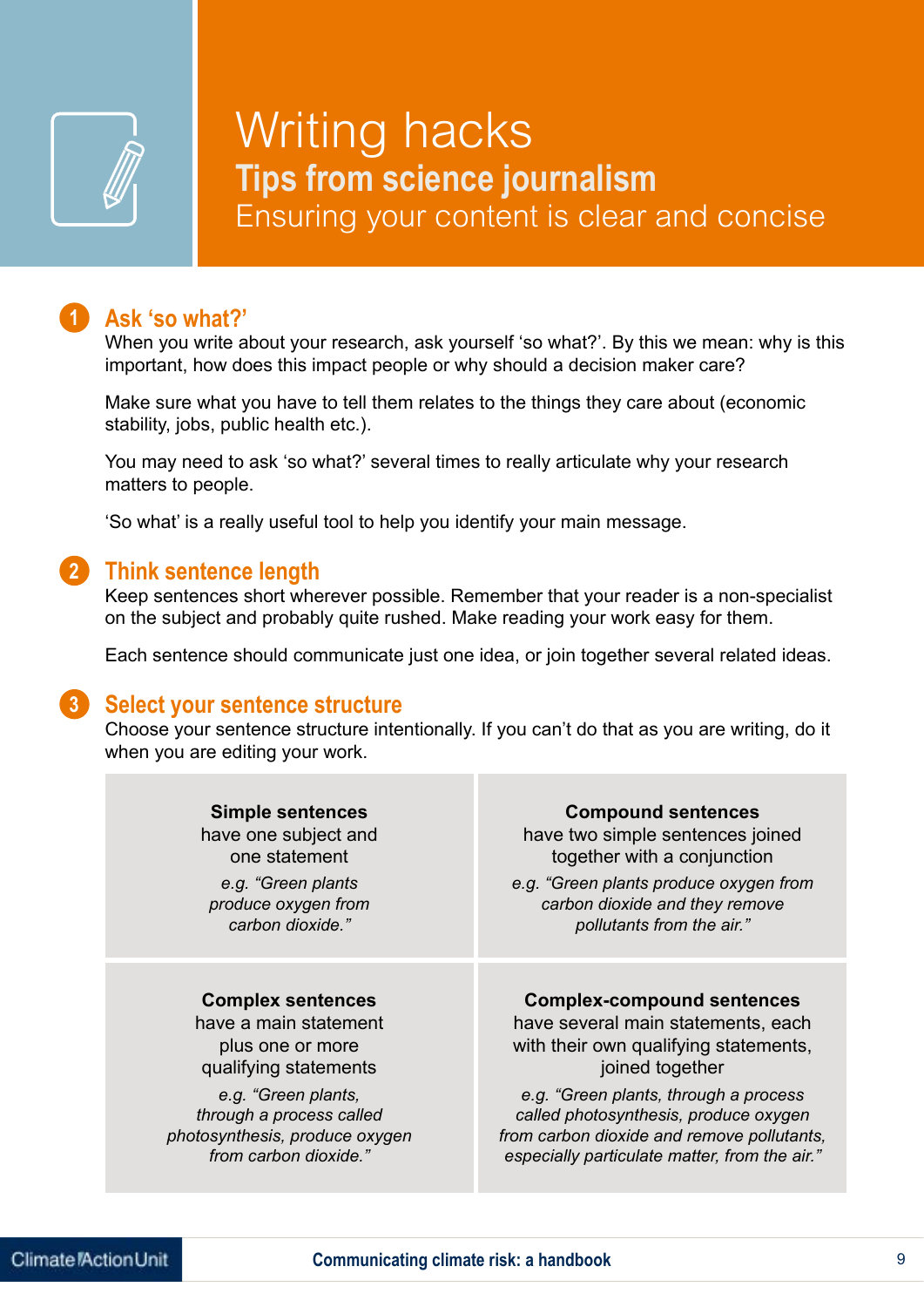Complex-compound sentences are widely used in scientific literature but they can be difficult to follow, so use this sentence structure sparingly. Aim for simple sentences wherever possible.

#### **Avoid repetition 4**

Find repetition in your writing and remove it. Do this as routinely as you would perform a spell-check.

You might find repetition **within a sentence**: for example you may use two adjectives or adverbs where one is enough.

Repetition can also occur **in subsequent sentences**: you may explain the same thing twice but using different words. In this situation, pick whichever description is most concise and lose the other.

Finally, check for repetition **across paragraphs**: you may have repeatedly written a noun out in full where you could have used a pronoun.

#### **Use the active voice 5**

Using the active voice can be tricky to get your head around, but it will make your writing more concise and direct. The active voice clearly states who or what does an action.

There is a basic formula for writing a sentence in the active voice:

#### **subject + verb + statement = active voice**

Still a bit confused? Here's an example:

*"Forest fires burned thousands of homes across the city this summer."*

Here forest fires are the subject, and burning is the verb.

It is sometimes appropriate to use the passive voice, but don't do it just because you think it sounds a bit fancy. A good rule of thumb? Try to put the majority of your sentences in the active voice, unless you really can't write it any other way.

#### **Apply the inverted pyramid 6**

#### In short; **put the conclusion at the start of your work.**

Your first few sentences need to tell the reader what your main point is and why they should care. You may not have the reader's attention for long if they are in a hurry so get your point across straight away. If they are hooked, they will read on to find out the details. Arrange details from most to least important in the subsequent paragraphs.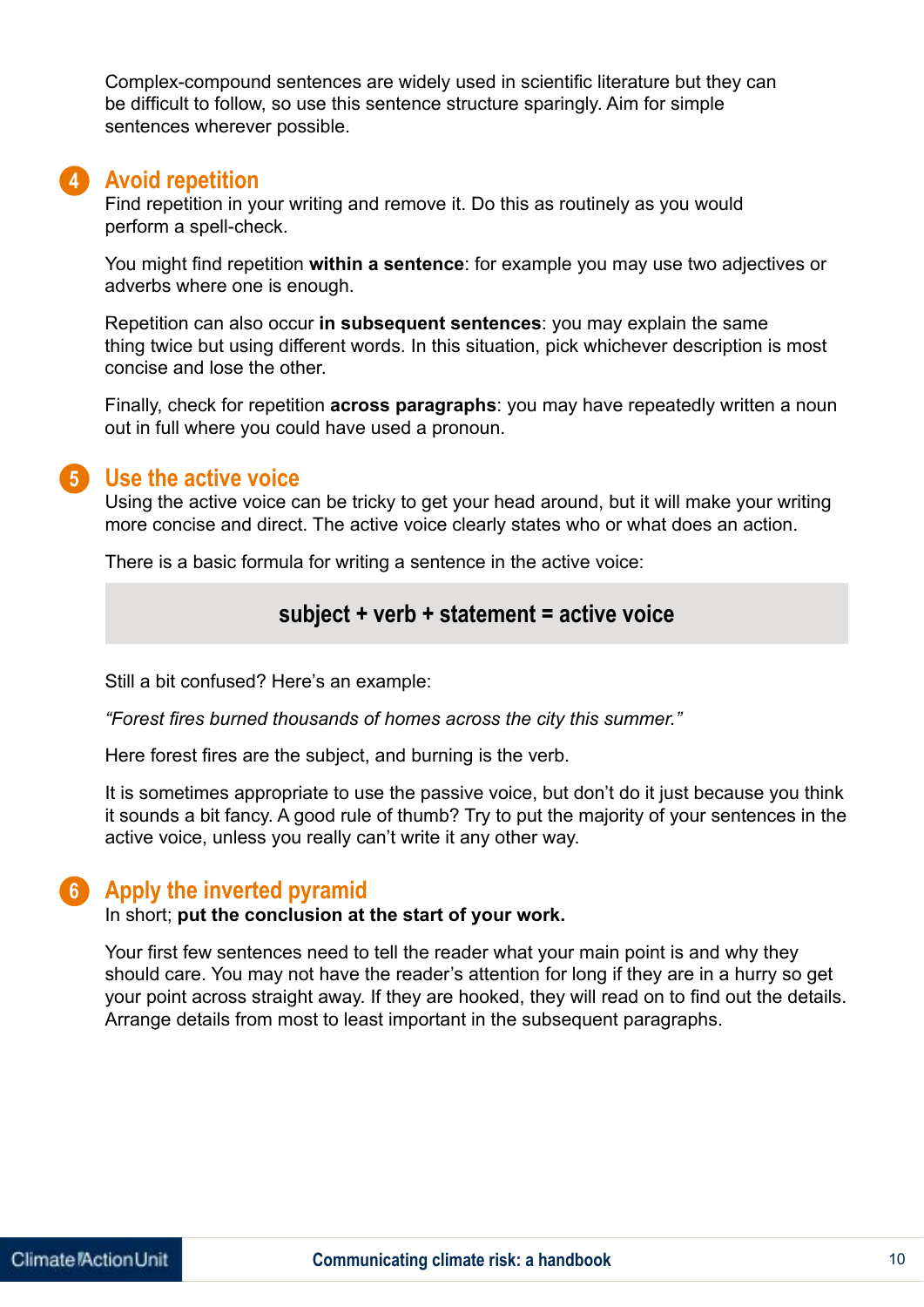

Golden Nuggets **Communicating with policymakers** Understanding the space in which you want to communicate



#### **There is always a Primere is always a**<br> **Solicy mood music' Risk currencies**

The policy mood music is a set of implicit assumptions and mindsets held by policy experts about climate change. They appear self-evident to the people holding them, but might actually be unfounded. Here are some recent examples of the policy mood music that we've encountered:

- *• "Integrating renewables into the energy system will be difficult and expensive"*
- *• "Net Zero pledges by 2050-2060 are enough to take care of the problem"*
- *• "We can adapt to the climate risks we'll see in the next few decades"*

The policy mood music shifts over time. It may differ significantly depending on the country or sector you work with.

What you want to communicate will either be in tune with the mood music or will challenge it. In the latter case, you are likely to meet resistance and be misunderstood. This is not wilfullly, but because your message goes against the conventional wisdom. In those situations, test different ways of framing your message with your target audience. This will allow you to identify which framings are least likely to lead to misunderstanding.

Every policymaker has one or more risk 'currencies': risks which are of primary concern to them. These are risks they understand automatically and intuitively (see "Risk for Elephants' on page 4). Common risk currencies you might encounter are: jobs, economic growth, migration numbers, national security and international relations.

Most climate risk information is presented in currencies which policymakers do not understand intuitively. Want to ensure your research lands with your target audience? Find out the risk currency of the policymakers you want to engage with, and then express or link your messaging as closely as possible to that currency.

#### **Climate risk information does not automatically drive policy action**

Most international policymakers taking part in the COP process already know that climate change is a serious problem. Yet this does not help them to know how to act on it. "We know the situation is bad, but what more can we do?" is a question we frequently hear.

The available information on climate risk gets across that the situation is dire, but doesn't get the policymaker any closer to understanding what to do about it. The remedy is to collaborate with policymakers and experts in other domains to identify what policy levers are available to address the risks your work highlights.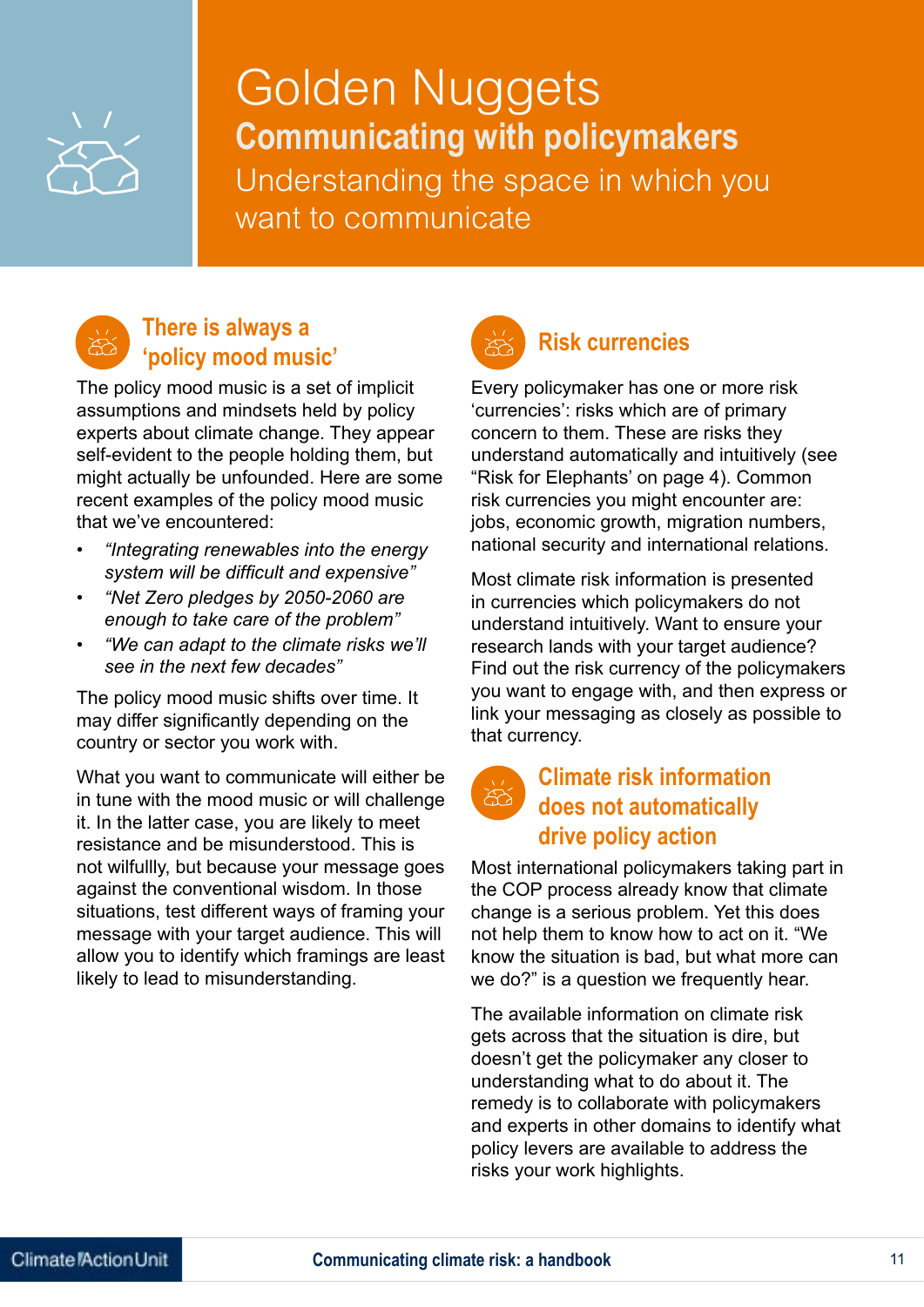

#### **Adjust to the time constraints of policymakers**

Within academia, workshops and meetings can last from a few hours to several days. In the world of policymakers, meetings are usually 1 to 2 hours long. The more senior a policymaker, the less likely you'll be able meet with them for longer.

When planning science-policy co-production activities, consider designing these as multiple, short interactions. Each one could be with different groups of policymakers. Look at these repeated interactions as an opportunity: you have several chances to refine your understanding of what their needs are and what their risk currency is.



#### **Focus on listening rather than broadcasting**

In the limited amount of time you may get with policymakers, prioritise 'listening' over 'broadcasting information'. Understanding what they need is the best use of that time because it will show you what to do to make your outputs more useful and usable.

Doing so allows you to avoid the 'So what?' question; where prospective end users of your research fail to see how it connects to their own risk currencies. If this happens, they will not engage with it.



### **Outcomes and structure**

No matter how intelligent the policy users of your research are, simply bringing them together in a room with risk researchers will usually not work. Without a structured way for the two groups to engage, the outcomes are likely to be poor.

You can avoid this by planning your interaction in advance. Determine first what outcomes you want to achieve from a meeting, then create a structure of interactions with your participants that fulfill those outcomes. Think beyond the usual academic formats of presentations and panel discussions. Instead plan interactive sessions which focus on listening and understanding their risk currencies and the current policy mood music.

Designing such sessions, and formulating the right questions to ask, are skills in their own right. Because of this, work with experienced facilitators to make your science-policy interactions as effective as possible.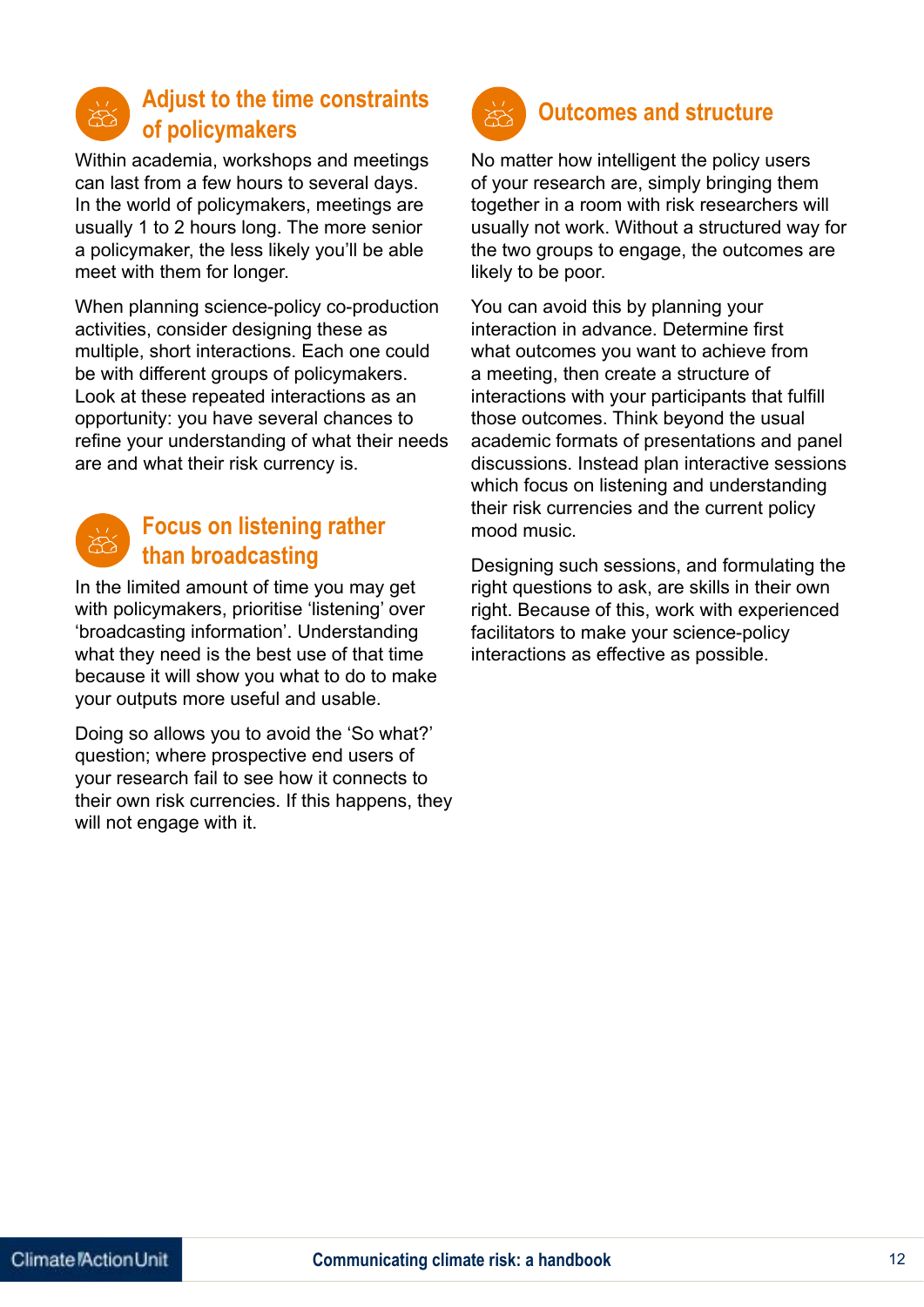## Crowd-sourced: questions to elicit end-users' needs

All researchers want their findings to have impact. For climate researchers, that usually means delivering benefits to society and the natural environment. For research to benefit society, academics need to communicate what they know to someone who could use that risk information as part of a decision-making process. We call this person their end-user.

That communication doesn't happen just by putting researchers and decision makers in a room together. A structured process is needed to enable each party to work out what the other needs and can give. The process happens through several rounds of dialogue.

The goal of the conversation, for the researcher, is to really understand the decision-maker's perspective. That means finding out what challenges the end user faces, what needs they feel they have, and what objectives that they are trying to achieve.

Directly asking 'what do you need?' may not lead to very deep, considered responses. Additionally, decision makers may not know what they need to know (the unknownunknowns).

Instead, researchers can ask a variety of questions; the answers to which will help you elicit what an end-user really needs. Below is a list of questions we recommend building a conversation around.

Once this information has been collected, a researcher can then analyse what they have heard - looking for recurring themes and clear dos & don'ts. This enables them to determine what information their end-user will want to hear. The final job for the researcher is then to frame their findings in a way which addresses those needs.

| What is your greatest/most<br>immediate concern?                                         | What are the sorts of problems that you need<br>to solve and what criteria do you base your<br>decisions making on?<br>How has your work changed in the<br>last 5/10 years? |  |
|------------------------------------------------------------------------------------------|-----------------------------------------------------------------------------------------------------------------------------------------------------------------------------|--|
| Describe an average day<br>conducting your work.                                         |                                                                                                                                                                             |  |
| What are you concerned about?<br>What is your dream outcome; how do we<br>get you there? | Tell me about a recent project where you<br>successfully made change happen.                                                                                                |  |
| What would success look like<br>(over 6/12/60 months)?                                   | Which of the challenges you face<br>keeps you awake at night / takes<br>up most headspace?                                                                                  |  |
| What are your organisation's immediate<br>concerns or priorities?                        | What strategic challenges do you face?                                                                                                                                      |  |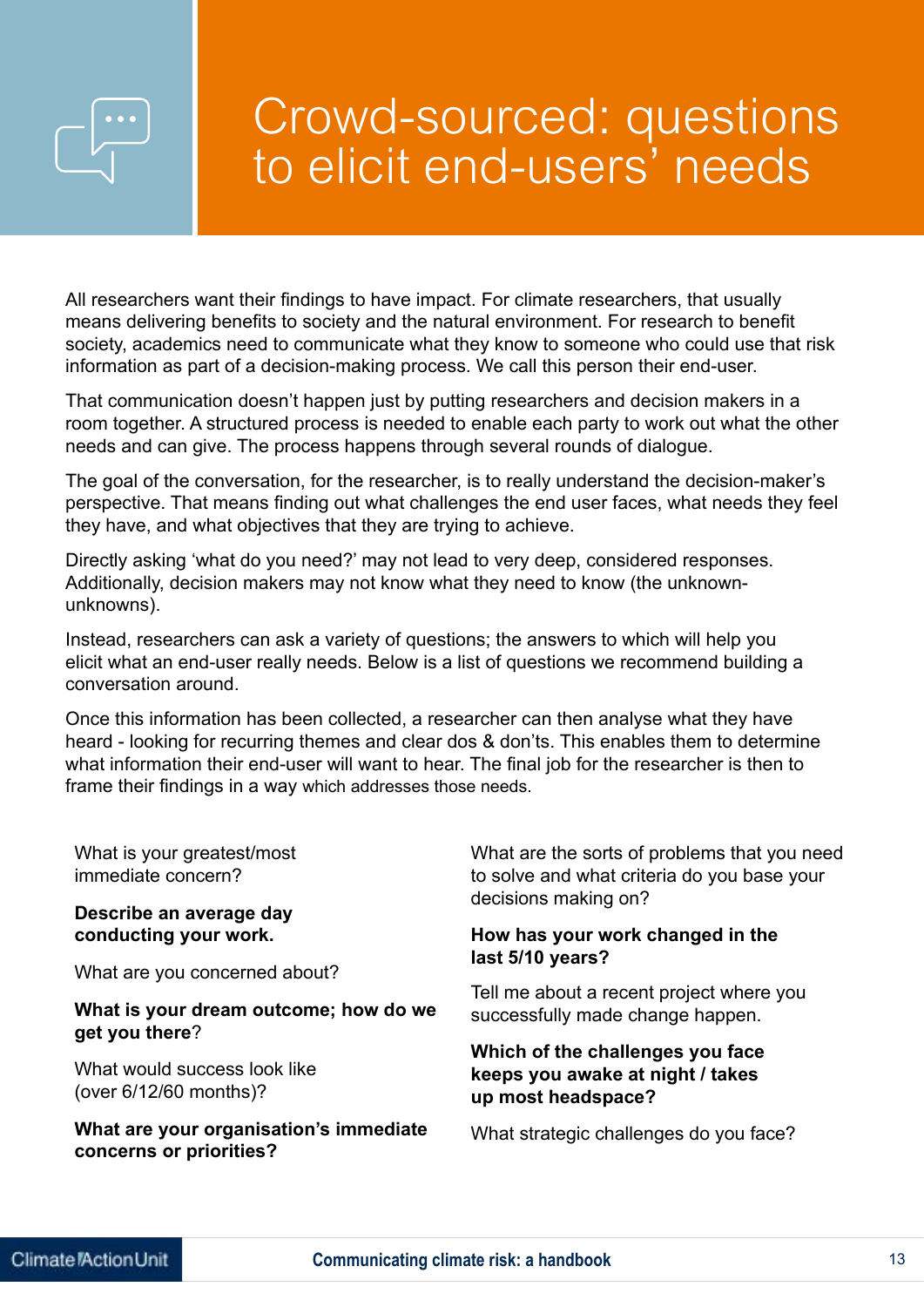#### **Explain a decision you made recently where you considered climate risk.**

Who do you feel is most influential within your organisation?

#### **Can you think of a challenge that made you rethink your goals?**

Name one thing that's stopping you at the moment?

#### **What do you believe your boundaries are for the problem you are trying to solve?**

How do you keep your stakeholders happy?

#### **What are you trying to achieve? What processes are you using and who are you working with to do this? These all would be followed by why.**

What decisions that you need to make might be informed by weather/ climate information? How do you hope to use this data?

#### **Have you considered what would make you fail in your objectives?**

Can you tell me a little bit about your current projects to make change happen?

#### **As a senior leader or manager, what do you consider to be your core responsibility regarding the organisation?**

Who would you trust to ask for information about the environment or related issues?

#### **How is information shared in your organisation?**

What challenges do you routinely face and how do you overcome these?

#### **How do you use academic research in your day to day work to help you achieve your goals?**

What do you most desire from climate research?

#### **What areas or decisions of your everyday work feel most unconnected to climate change?**

What do you base your decisions on?

#### **What's the worst thing that could happen?**

What does your organisation do best?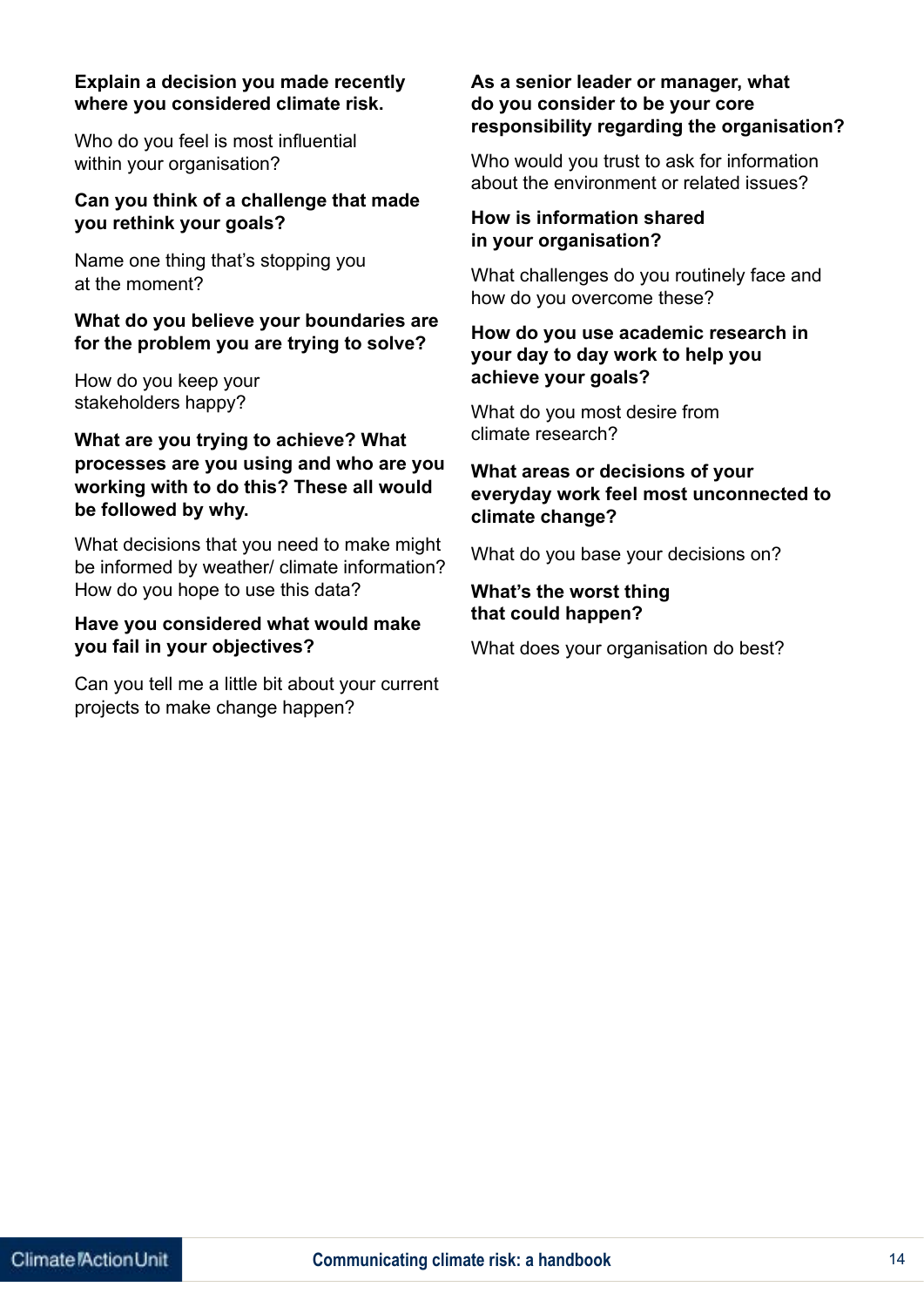

## Further reading, resources and references



### Risk for Elephants: insights from the sciences of brain and mind

#### **Elephant and Rider: not 1 type of thinking but 2**

#### **Resources for non-specialists**

• Jonathan Haidt's The Righteous Mind is the origin of the Elephant and Rider metaphor.

#### **Learn more**

It is similar to Daniel Kahneman's System 1/System 2 description of intuitive thinking and deliberative reasoning in Thinking, Fast and Slow.

#### **Learn more**

#### **Academic sources on risk perception**

• Dual-process theories of cognition - the formal jargon for Elephant and Rider - feature extensively in psychologists' study of risk perception. A good entry point into this literature is Slovic et al. (2010) The Feeling of Risk.

#### **Learn more**

• A brief comment applying the 'risk-as-intuitive-evaluation' idea to climate risk: De Meyer, K. (2019) Geosci. Commun. Discuss. DOI: 10.5194/gc-2019-1-SC1

#### **Learn more**

The rationale for the idea that scientists and policymakers should collaborate to 'collapse' the uncertainty around decision-relevant quantities - rather than try to communicate uncertainty down the decision or policy chain - is explained in: De Meyer, K. (2018) Earth Syst. Dynam. Discuss. DOI: 10.5194/esd-2018-36-SC6

#### **Learn more**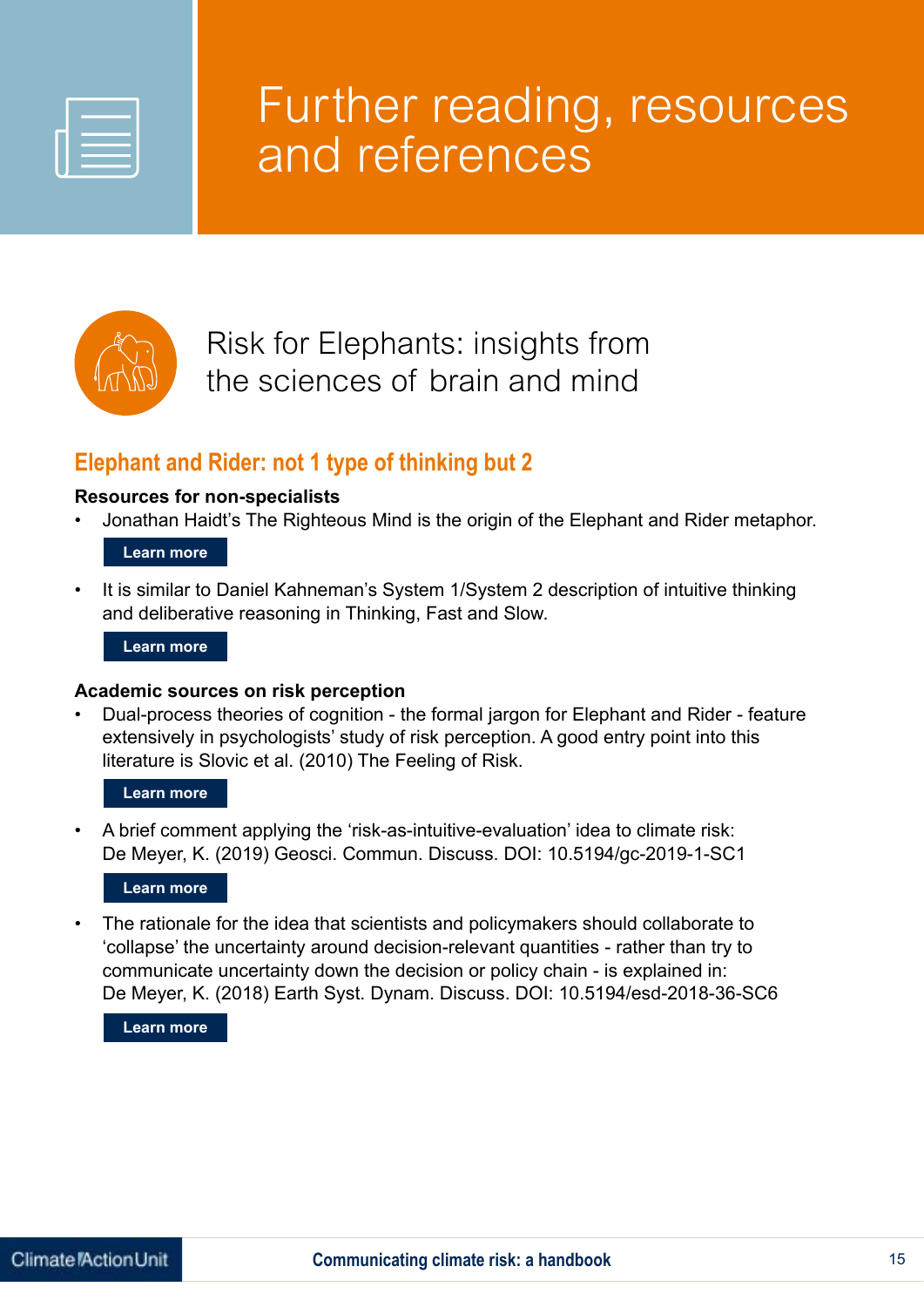#### **Ginger-the-dog and the intuitive meaning of words**

#### **Resources for non-specialists**

• Ginger-the-dog - as we apply to climate change - is a specific instance of a recurring problem throughout history: how language breaks down when terms become instilled with different meanings. The consequences for politics and society are explored in Mark Thompson's book Enough Said: What's Gone Wrong with the Language of Politics?

**Learn more** 

#### **The pyramid of polarisation and self-persuasion**

#### **Resources for non-specialists**

• The Analogy of the Pyramid stems from Carol Tavris's and Elliot Aronson's book Mistakes Were Made (but not by me) (there is a 3rd edition, updated in 2020).

**Learn more**

• How this translates into the polarisation of public opinion on many pressing societal issues is explained in Kris De Meyer's TEDxLondon talk The Genie of Polarisation.

**Learn more**

#### **Other insights**

#### **Shifting the focus from risk to action**

Although communicating climate risk information for specific decision-making contexts is necessary, the pyramid analogy and its consequences indicate that - on its own - climate risk information will not drive policy and action. What is the alternative? Building people's capacity for action. How to do this is explored in: Learn more<br> **Dyramid (**<br> **Learn more**<br> **Learn more**<br> **Learn more**<br> **Learn more<br>
<b>r insights**<br> **ng the foctor of the property of the property<br>
<b>Learn more**<br> **Learn more**<br> **Learn more**<br> **Learn more**<br> **Learn more**<br> **Learn m** 

• De Meyer et al. (2020) Environ. Res. Lett. DOI 10.1088/1748-9326/abcd5a

#### **Learn more**

• TEDxLondon Climate Curious podcast with Kris De Meyer: Why there is more to climate action than changing your carbon footprint.

**Learn more**